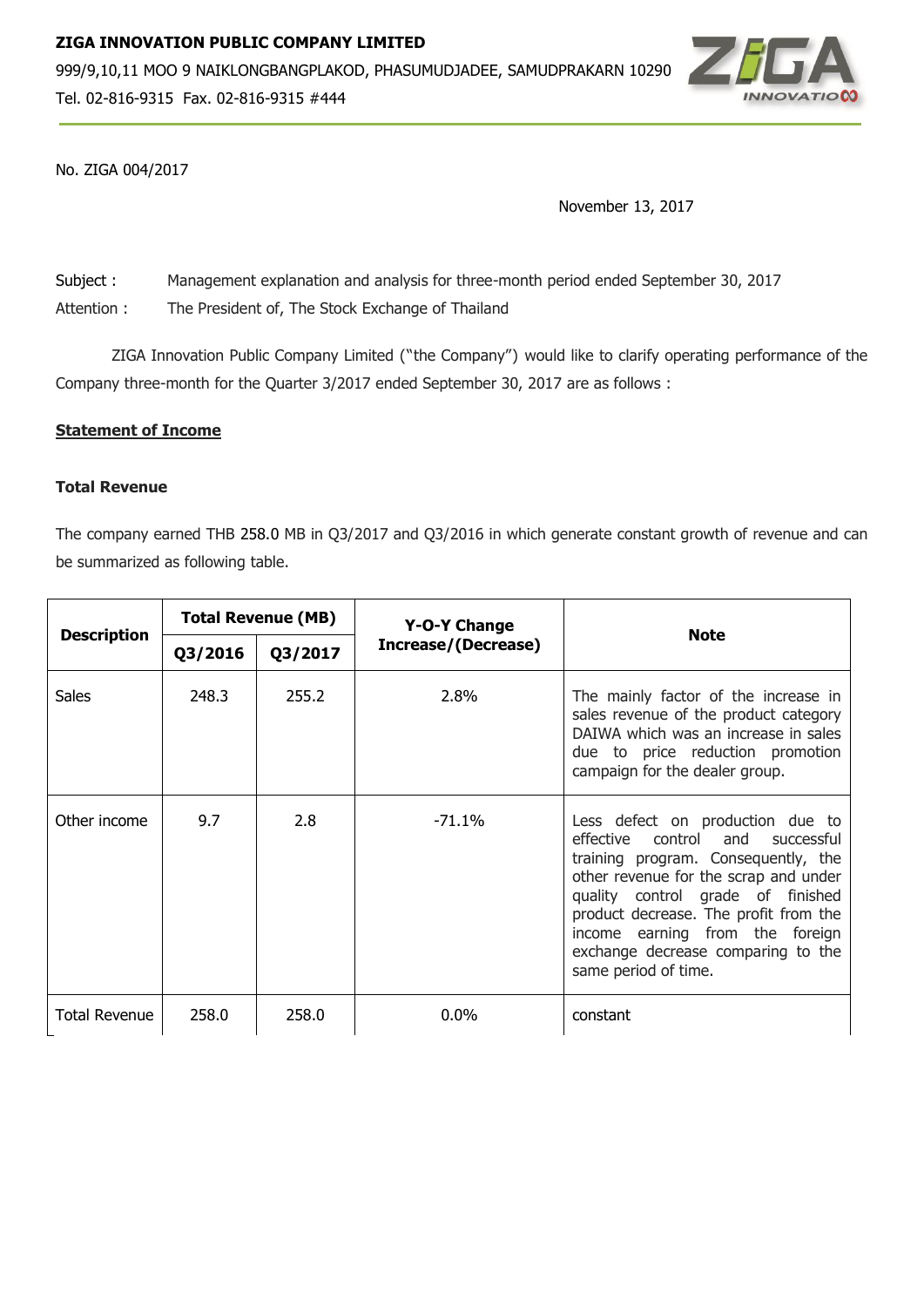

## **Cost of sales**

Cost of sales in total for Q3/2016 and Q3/2017 was THB 161.2 MB and THB 196.1 MB respectively, equivalent to 62.5% and 76.0% of total revenue in Q3/2016 and Q3/2017 respectively. An increasing in cost-of-sale was derived from the rise of average steel-coil price, which the average steel-coil price is in the upward trend since 2016.

## **Selling and Administrative Expenses**

The company's selling and administrative expenses amounted to THB 14.8 MB and THB 16.3 MB in Q3/2016 and Q3/2017 respectively, equivalent to 5.7% and 6.3% of total revenue, respectively. Summary of selling and administrative expenses are as follows:

| <b>Description</b>                              | <b>Selling and Administrative</b><br>expenses (THB MB) |         | Y-O-Y Change<br><b>Increase/(Decrease)</b> | <b>Note</b>                                                                                                                          |  |
|-------------------------------------------------|--------------------------------------------------------|---------|--------------------------------------------|--------------------------------------------------------------------------------------------------------------------------------------|--|
|                                                 | Q3/2016                                                | Q3/2017 |                                            |                                                                                                                                      |  |
| Selling expenses                                | 5.8                                                    | 3.9     | $-31.9%$                                   | This is because the sale promotion<br>expenses decrease comparing to<br>the same period of time in the year<br>2016.                 |  |
| Administrative<br>expenses                      | 9.0                                                    | 12.3    | 36.3%                                      | According to the public relation and<br>road show activities expense for<br>initial public offering in the stock<br>exchange market. |  |
| Total selling and<br>administrative<br>expenses | 14.8                                                   | 16.2    | 9.5%                                       |                                                                                                                                      |  |

### **Finance cost**

The company incurred finance cost in Q3/2016 and Q3/2017 amounting THB 2.8 MB and THB 2.9 MB respectively. The company has increased a little of finance cost from liabilities under trust receipts for purchase of raw material.

### **Net Profit**

The Company incurred net profit in Q3/2016 and Q3/2017 amounting to THB 63.9 MB and THB 38.4 MB respectively. Net profit of the company equal to 24.8% and 14.9% of total revenue in Q3/2016 and Q3/2017 respectively. The reason for this decrease in net profit is due to the lower gross profit as the cost of raw material increases.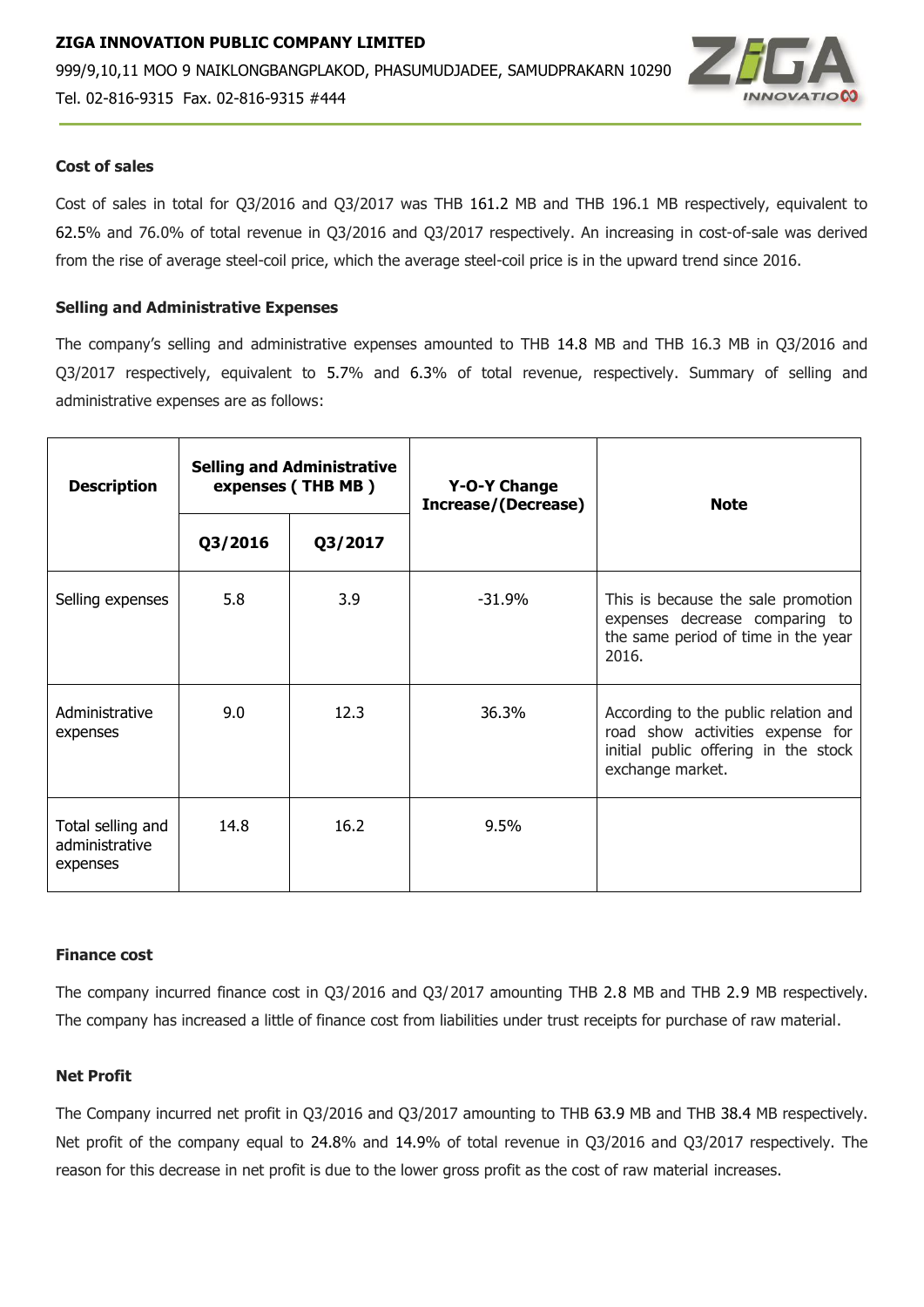# **ZIGA INNOVATION PUBLIC COMPANY LIMITED**  999/9,10,11 MOO 9 NAIKLONGBANGPLAKOD, PHASUMUDJADEE, SAMUDPRAKARN 10290



Tel. 02-816-9315 Fax. 02-816-9315 #444

## **Statement of Financial Position**

## **Assets**

The company's total assets as of 31 December 2016 and 30 September 2017 totaled THB 626.4 MB and THB 1,115.5 MB respectively. The main assets held by the company is current asset in which accounted for 80% of the total assets and non-current asset accounted for 20% respectively.

|                    |        | 31 December 2016 |        | 30 September 2017 |  |
|--------------------|--------|------------------|--------|-------------------|--|
|                    | THB MB | %                | THB MB | %                 |  |
| Current assets     | 402.3  | 64.2             | 892.8  | 80.0              |  |
| Non-current assets | 224.1  | 35.8             | 222.7  | 20.0              |  |
| Total assets       | 626.4  | 100.0            | 1115.5 | 100.0             |  |

### **1. Current assets**

The company's current assets as of year-end of 2016 and Q3/2017 was THB 402.3 MB and THB 892.8 MB respectively in which the main current assets held by the company accounted for 64.2% and 80.0% respectively of the total assets. The company current assets as of year-end of 2016 and Q3/ 2017 was cash and cash equivalents in which accounted to THB 109.4 MB and THB 376.6 MB respectively or equivalent to 17.5% and 33.8% of the total assets. Secondly, the finish goods inventory as of year-end 2016 and Q3/2017 equal to THB 216.6 MB and THB 271.7 MB respectively or equivalent to 34.6% and 24.4% of the total assets respectively. The main current assets increase in cash and cash equivalents of THB 267.2 MB from received initial public offering in the stock exchange market and Inventories increase amount THB 55.1 MB

## **2. Non-current assets**

As of the year end 2016 and Q3/2017 the company's non-current assets totaled THB 224.1 MB and THB 222.7 MB respectively and equivalent to 35.8% and 20.0% respectively. The main non-current assets are land and equipments which were 33.9% and 18.8% of the total assets. Land and equipments decrease net THB 2.4 MB from buying and transferring assets THB 26.6 MB and deprecation on useful life of asset in which decline for THB 29.1 MB.